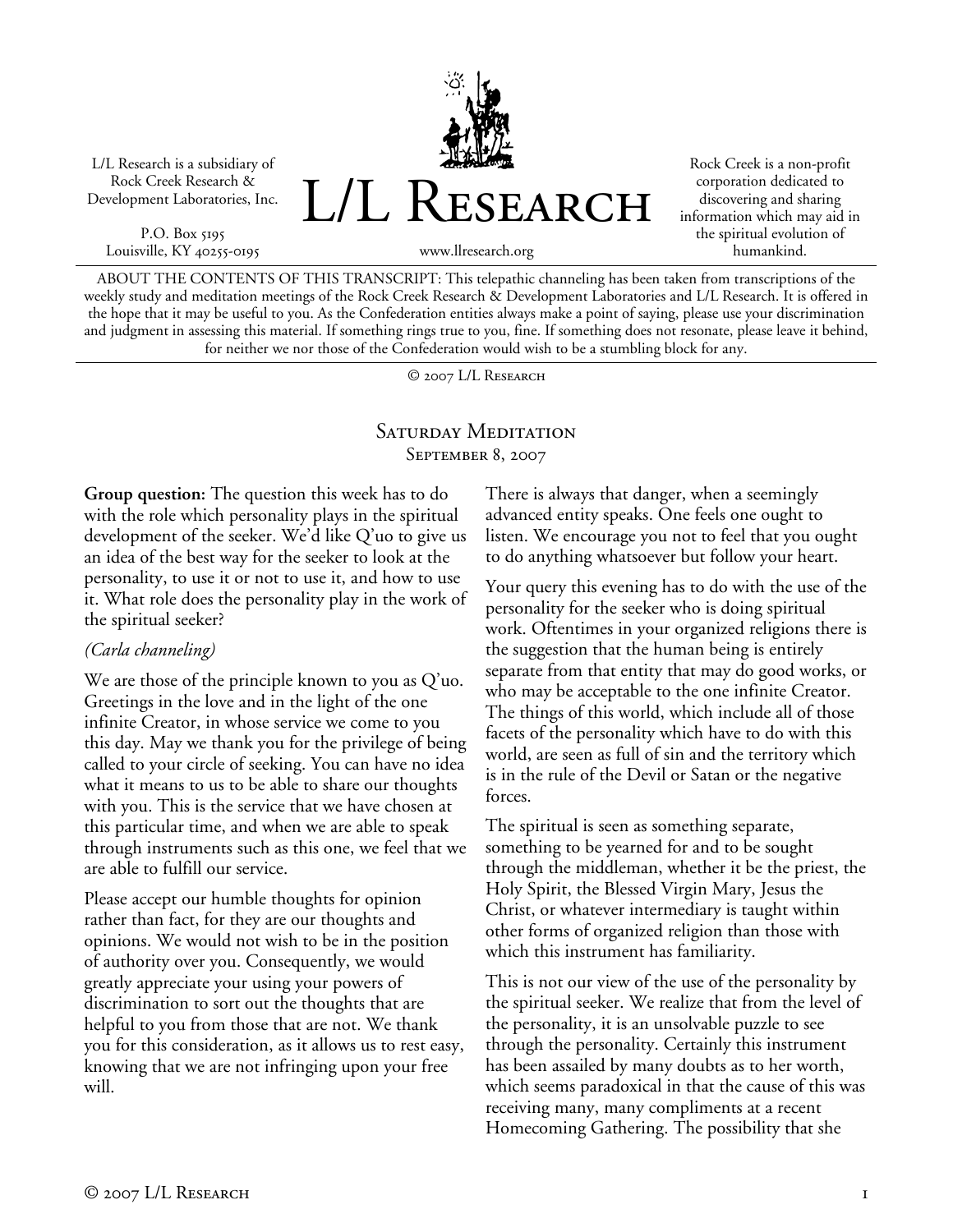could ever, in a million years, be such as was being described by some of those attending this Homecoming caused her to feel deep doubts as to her true worth.

We mention this because this is the way the personality works. It is full of quirks and quiddities, often illogical and even contradicting itself in its various facets. The personality shell, as we have called it many times rather than using such pejorative terms as ego, is not a smooth, symmetrical, completely integrated thing. It is, rather, a collection of gifts, challenges and predilections.

Imagine yourself, my friends, before this incarnation began. You and your guidance gazed at the totality that is you, that perfect being that has come through so many waters, so many experiences, and has collected an over-abundance of gifts, challenges and predilections.

You looked at the suitcase that you were going to pack for this incarnation. You had to leave out most of the traits which are part of the totality of your beingness. You chose quite thoughtfully and consciously, attempting to provide yourself with just the right clothing with which to dress your essence. A good deal of subtle and thoughtful consideration was put into these choices.

And so you packed, carefully and with respect, those assets, deficiencies and preferences that you felt would set you up to learn the lessons that you wished to learn in this incarnation and to meet the challenges that you wished would temper your spirit and transform you in this incarnation. You carefully selected your biases and arranged for relationships, or perhaps more accurately the possibility of relationships, throughout the incarnation, the parents, the teachers, the siblings, those who would be your children, your mates and all of those friends that connect with you in ways too deep for words.

In this you were redundant, so that you could never, ever become lost and be unable to find your way back to the proper track that you hoped to follow throughout this incarnation. Some of you packed sparingly. Some of you packed so many gifts and challenges that you had to sit on them to close the suitcase. Therefore, some of you are quiet and some of you are full of energy and bursting at the seams. But all of these things were done with careful

thoughtfulness. There was no mistake made in your packing. You did well.

You have come to this incarnation with a personality shell in which there is a loose association of all of these aspects that you packed beforehand. You have taken them out of your suitcase and placed them around you, just as you placed your flesh around the essence of your light body as you took incarnation in flesh. And here you are, a seemingly unified, integrated individual, more or less in control of a busy and productive life.

And yet those are not the experiences from the inside of the personality shell, for the most part. It is quite normal, in fact, for entities to sense that they are not completely seamless in their personality but rather have many shifting elements that can combine in different ways at different times to surprise the seeker at the eye of the hurricane of all of these facets of personality.

So, how shall the seeker deal with its own personality as it seeks to penetrate the surface of life and to go deep into the areas of mind which have real meaning and value, those areas of deep water that call the spirit forward? The one known as C was saying that perhaps it is necessary to put the personality to one side and to release the personality in order to do work in consciousness. And indeed, as we said before, this is the traditional model of organized religion, which sees things human as things sinful and in error.

Our opinion varies from this model markedly. We feel it is well to take the personality somewhat lightly. It is well to have a sense of humor as one gazes at the many quirks and impulses of the personality. One cannot defend the indefensible! One cannot say that every choice made is a good one, when quite obviously there are many, many times when one looks back upon a choice and estimates it as being foolish.

And yet such moments of inner realization teach and instruct the seeker within, so that gradually, as life experiences are collected and spiritual maturity begins to develop in the entity, it becomes more difficult to be thrown off one's balance by the realization of one's folly and one's limitations in general.

We would encourage entities who seek to know the one infinite Creator to spend time developing an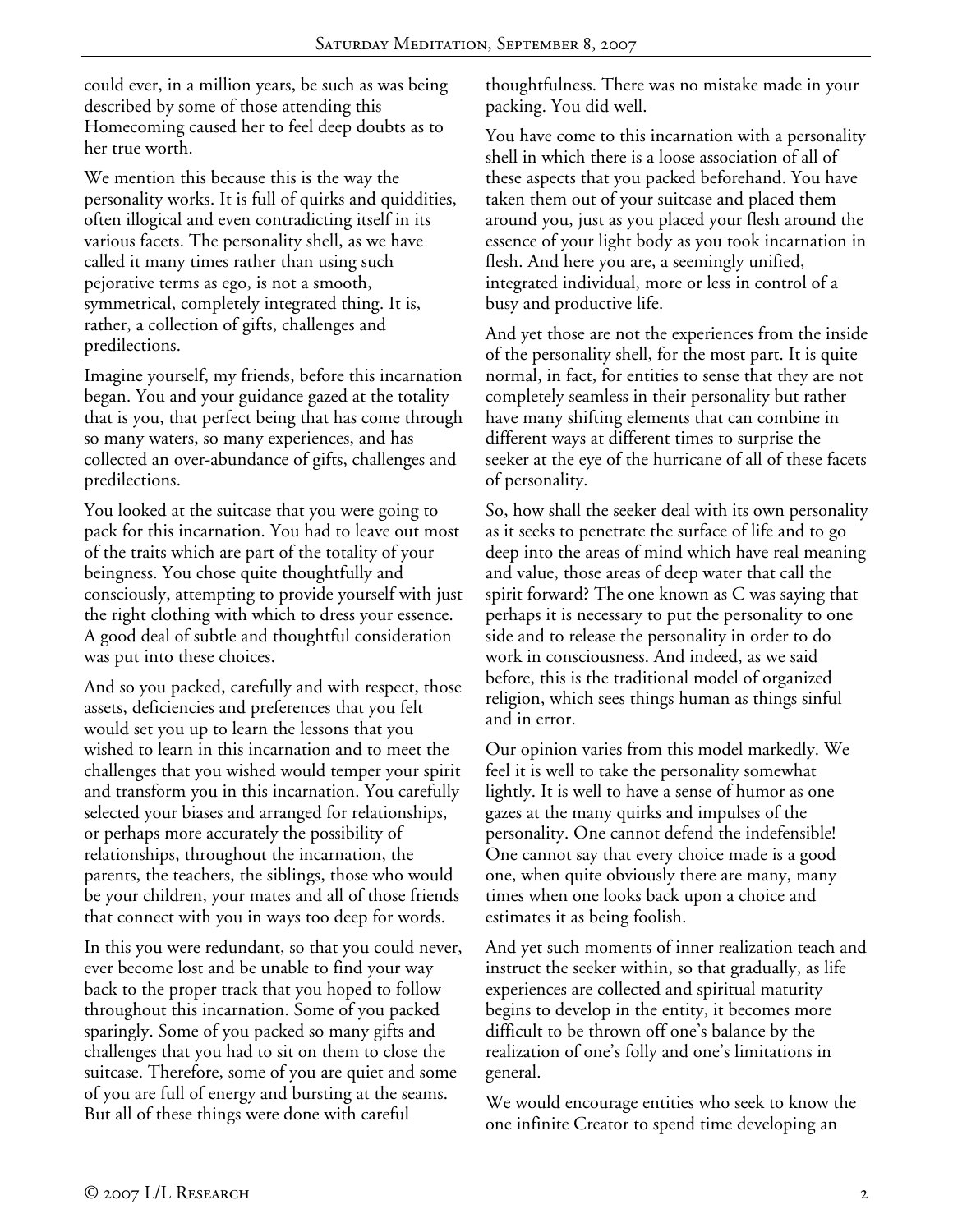affectionate and tolerant relationship with the self. There is no use in dwelling in judgment upon the self, for every day is a new day. Every time you perceive that your personality has led you astray you have the opportunity to begin again. You do not have to carry those mistakes of your past on your shoulders. You do not need to carry old sorrow upon your shoulders. You do not need to retain guilt for those things that you long ago expiated by your very suffering and remorse. It is well to travel lightly, if you are a spiritual seeker, and to release the judgments of yesterday, that you may be entirely fresh this day.

As you evolve, you will discover that there are things about your personality which have begun to become transparent to you. It is not that you lose the personal aspects of yourself at all, but rather that they no longer affect you in the same way. You can see those same impulses and preferences that in the past have been so very powerful, and you may notice that while you see these preferences you do not have great catalyst in choosing whether or not to move with them in a certain circumstance. For your viewpoint has widened. You see through yourself, and this is a transparency that works both in the outer world and in the inner world.

You see through your personality in the outer world, seeing more of the world than just those things that you care about personally. Your viewpoint widens. You are still the driver of your creation but you are no longer necessarily the star player. You begin to sense into the endless mirroring of the world. You become less afraid to contact other people's suffering. And therefore you become more able to rejoice with other people's joy.

The transparency also works within yourself, as you honor, respect and fully acknowledge the quirks of your personality, while becoming able to choose whether or not to indulge your personality at a certain point. It is, indeed, one of the reasons that you took incarnation. For as suffering, pain, loss and limitation temper your spirit and make it ever more flexible and strong, you become more and more an instrument that is transparent to the distortions of the surface personality, allowing them to be declarations and embellishments which do not cover the essence within.

This is not something that can be done on purpose. It is the result of a life lived thoughtfully and

consciously. It is a great reward of the spiritual life that eventually you become able to choose to bring into the forefront of your awareness that selfhood of yours which does not partake of any masks, but rather rests in the mystery of the unconditional love of the Creator.

You become an impersonal eye, yet this impersonal eye does not take over the personality. It is not intended at any time during the incarnation that the personality be dropped. It is simply that it becomes that plastic, workable, transparent collection of facets that you brought with you.

Indeed, the sum total of becoming aware of this impersonal center or core to the self is that you fall in love with your foolish, human personality shell. You like yourself. You accept yourself just as you are, for it is this vehicle that has served you so well and offered you so many occasions for laughter, comradeship, love and affection. It is this very personality that has allowed you to open your arms and embrace others and to accept the love of others.

It is this very human, error-prone personality that is one of your glories. It gives your light color and texture, making that light that you welcome through yourself from the Creator have just that certain delightful uniqueness that makes you so very special and so very necessary to the Creator.

Therefore, we would say that the proper use of the personality to the seeker is to respect and honor it, while at the same time realizing its nature. Realize that it is clothing which you have put on to meet the faces that you meet, all of whom are similarly clothed in these ways of looking at the world which are unique to each person.

If you wish to work upon your personality, it is always well to think in terms of balance. There is a tendency in those who wish to be truly devoted to the infinite One to toss aside all things except the highest and best. And yet entities who do this are off balance. They have forgotten how to laugh and to enjoy the transient pleasures of food and drink and the way the air smells on a summer's day when it has just rained and the dust rises off the tar on a country road.

Who would wish to lose the small delights of the personality in order to be ever more devoted, serious, and sober? We would not recommend this approach to seeking the one infinite Creator. For the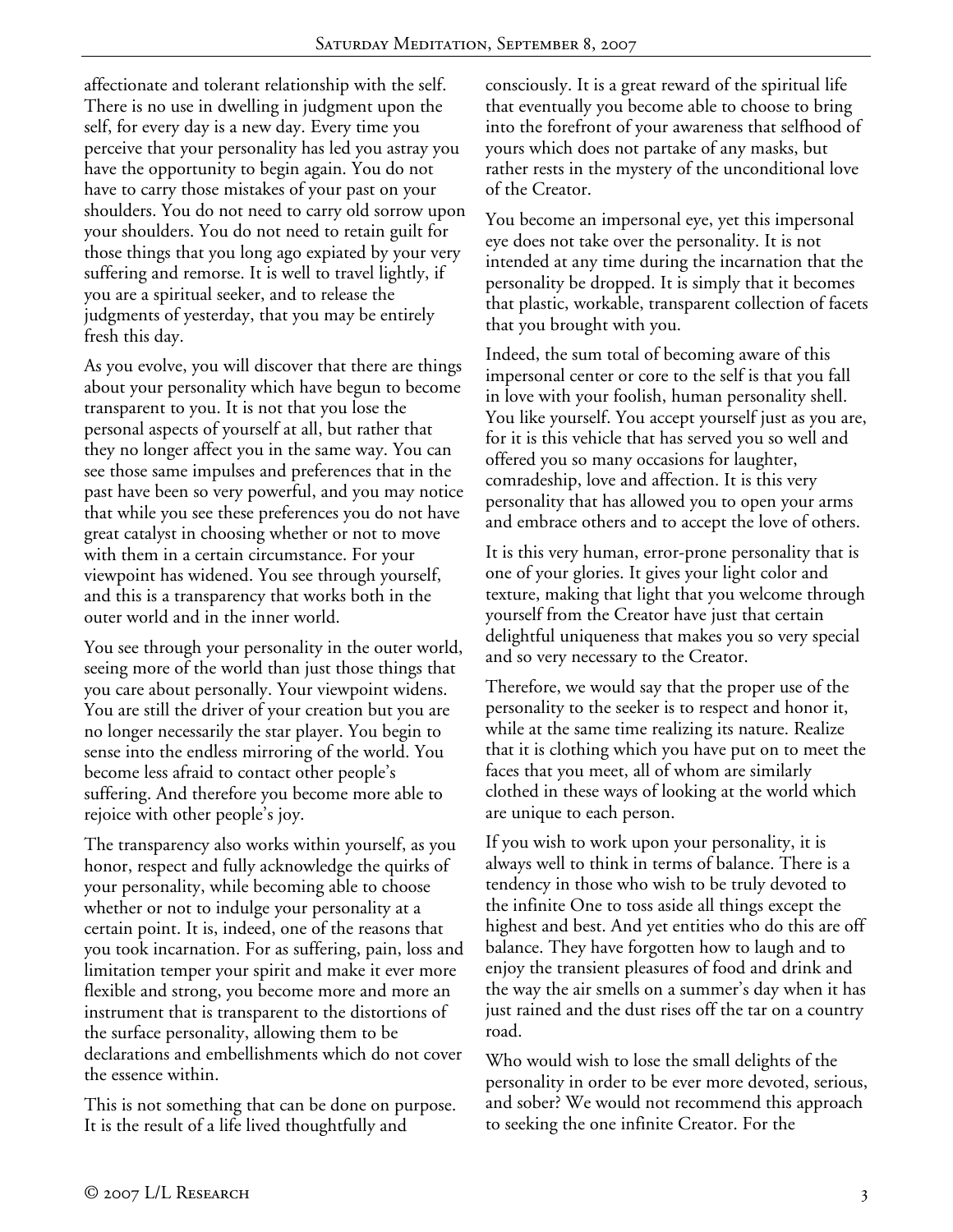personality is that which notices and remembers the little things that would mean nothing to the impersonal self. Therefore, open your arms and embrace yourself, for your personality is a sturdy, useful, even necessary garment.

Now, when you speak of garments you also speak of the garment of impersonal life as well. And we encourage you to explore that concept, that even the cloak of Christ Consciousness is a deep personality characteristic. Even the so-called impersonal self, that I AM THAT I AM, is still a cloak with which you clothe yourself. No matter how much you hunger to become completely the Creator's, you shall always, because of the very nature of this density, be that entity which wears the masks and wears the garments, and comes at experience with a certain angle or edge.

Therefore, explore your personality to find those angles and edges that are positive and life-affirming, that bring you to laughter and tears and honest emotion. Encourage those traits within yourself.

And when you find the angles and edges of personality that are life-destroying, look deeply within yourself to find the fear that has caused you to exclude certain activities, people or thoughts from the list of those things which are acceptable.

We find in your settled religions, for instance, that many entities are excluded from belonging to the one infinite Creator, by those who believe in that way, because of not believing as they do. We find other entities that are prejudiced against one or the other sex, against other races than one's own, and so forth.

As you spot these angles and edges in your approach to life and you see that they are destructive of life and denying of the unity of all things, you may well work upon enlarging your point of view and gradually, lovingly, gently bringing these fear-based biases of personality more into the light, that you may develop within yourself a greater compassion for all of life and a greater knowledge and sense, on a personal level, of the unity of yourself and those who you have thought to exclude from your good offices.

Yet, my friends, if you are unable at any certain time to accomplish these things, accept that about yourself as well. There is no hurry. There is no limit in terms of how long it may take you to bring yourself into your best balance. For each moment is

a new one. You never run out of the opportunity to see something that will help you to have that epiphany of mind and heart that create in you that wider point of view from which you may, more and more, create the balance within yourself that gives you peace in your heart and peace in your mind.

It is well, in the midst of the confusion and rush of personality, to be single-minded about one thing and one thing only. And that, my friends, is love. Look for the love. When you find it not within yourself, look further, and ask for help. Whoever it is that you ask, whether it be the Confederation, the Holy Spirit, your higher self, your guru, your teacher, inspirational writing, or whatever it is to which you look for aid, seek in all ways to enlarge your awareness of the love within you; of the love flowing through you; of the love that you are able to radiate to those about you.

As always, we recommend the daily habit of silence, one way or another. For there is much transmitted within the silence of a seeking heart, in those energies far too deep for words but enormously rich in information, that goes directly into your subconscious and informs and enlightens your heart.

We would at this time ask if there is a follow-up query to this main question, for we are those of the Q'uo.

## *(Long pause.)*

We are those of  $Q'$ uo, and are aware that there is no follow-up query. May we ask if there is another query? We are those of the Q'uo.

**Questioner:** I have a short question that is very much on the surface. Is the light that you see generated by this circle changed by other listeners who are not local to the room, but are listening to the words somewhere else at this particular space/time? And also, can listeners who listen to the channeling at a later time also partake in the energies or are the energies only present when the circle is present?

We are those of the Q'uo, and are aware of your query, my brother. And may we say that it is far from a surface query. Indeed, it cuts to the heart of that about which we were speaking, in a way. Because it is indeed true that the energies of this circle include those energies of the larger circle of those who are part of the extended group at this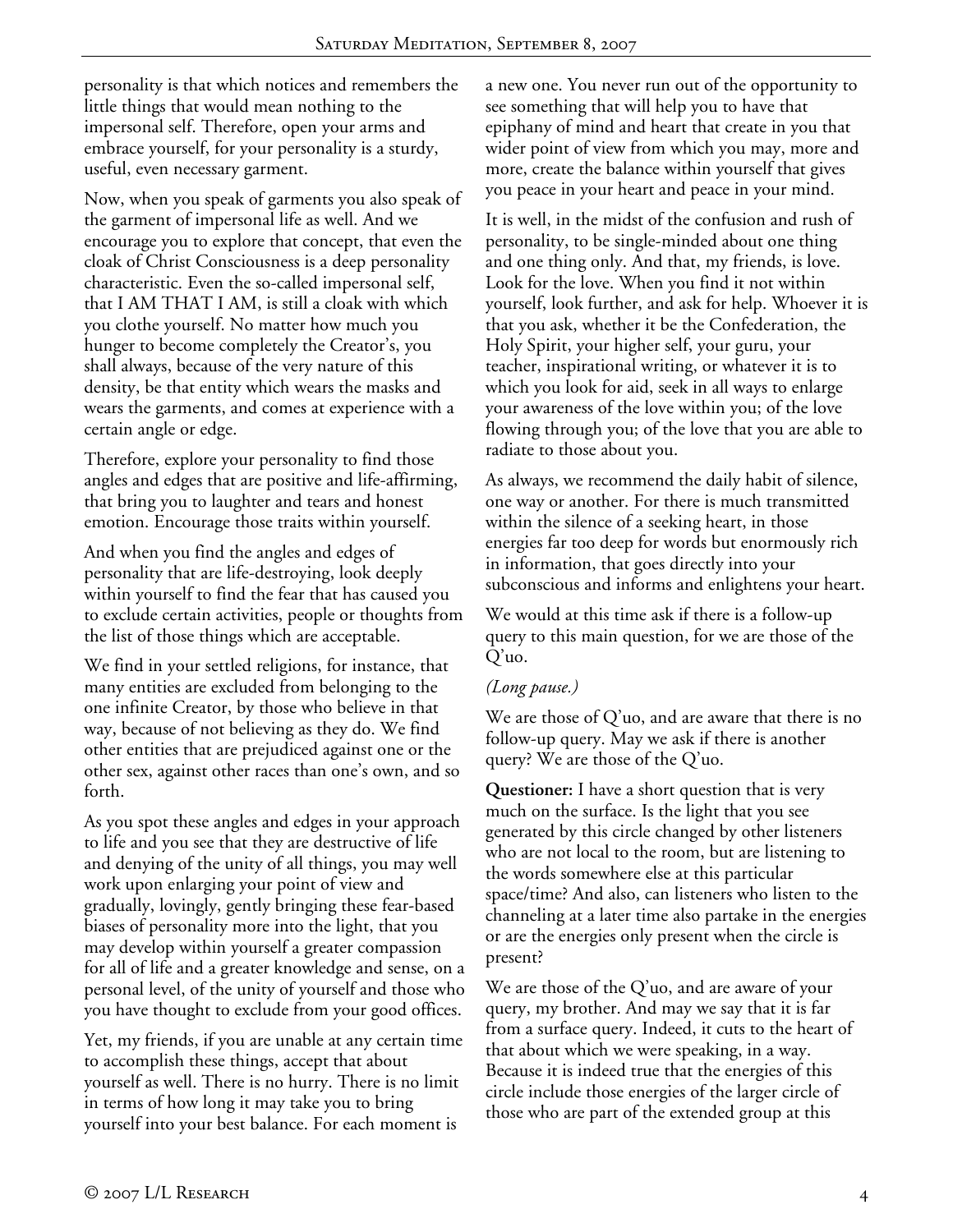time, listening in to the airing of this session in the private chat room.

However, we would go further than this and say that all of those who, in the future, when this session is broadcast, shall listen to this session of working shall also be part of that which is occurring at this time in your illusion. For we operate from time/space, where exist the metaphysical realms of your planet Earth, dwelling in the inner planes or unseen realms that are part of your planetary influence. Therefore, to us, all time is one. And so that which occurs in your future is that which is occurring simultaneously with our discussion at this time.

And, indeed, even those who read this transcript at a later time shall be a part of the energy of this session and shall contribute their love and their light and their interest to the energy that is experienced by the sitting circle at your local time and space.

There is a substantial point to be made in this regard. We say that you are all one. And that it is an intellectual concept that is irresistible in its attractiveness and provable, these days, by the experimentation of your physicists. Thusly, in an intellectual sense, many, many entities are ready to agree that all is one.

Yet there is still that tendency to clutch tightly to local time and space and to see everything as moving in a linear time string. Yet part of that vision that all things are one is the opening of the hands and the releasing of that limitation upon the illusion which you enjoy. A portion of each of you exists in common. That portion is consciousness. Certainly we feel that the one known as C, in asking the main question this evening, was attempting to express her realization of the fact that consciousness is profoundly different from the surface awareness that is the personality's experience of life. For to be conscious is not necessarily to experience consciousness. Consciousness is that ground of being which all entities have in common.

Indeed, you may see that, as you become more comfortable in your own skin or your own personality shell, you may more and more embrace this seemingly impersonal consciousness, knowing that the consciousness within you is identical, as it must be, to the consciousness that is the ground of being for all entities. It is that profoundly unified awareness that allows the magic to occur, that allows the dance to be danced between individuals and

groups of individuals, and relating in those groups or as an individual with the plants, the animals and the elements.

And all those forces of love which are a part of your future are, at the same time, profoundly a part of your present moment. All of infinity exists in the present moment. This is a paradox in that it also exists in the next present moment, and the next. And yet it is no less true.

It is such a blessing to be able to share these thoughts! For there is the genuine and heartfelt desire on the part of all those who seek to do so effectively. And so often it is felt that one cannot truly be effective because one is caught up at various times by various stray thoughts and confusions. And yet we say to you that you may look at yourself, as this instrument has often said, as a crystal.

You have, on the outer part of your awareness of yourself, flesh and blood, bones, hands that grasp, and a mouth that speaks. And all of these are very physical things. And yet, driving that physicality and at the heart of that physicality is the essence of your energy body. And in that body you are that which are works with energy. You receive the energy of the one infinite Creator. And as it moves through your chakra system and out through the top of your head, it is colored by that very personality that seeking entities may tend to denigrate.

As you bless, in your own unique way, that energy that moves through you, as you dedicate it to the love and the light of the one infinite Creator and to service in the Creator's name, you color that light with your blessing. So as you radiate out into the world, your radiation is utterly beautiful and unique. There has never been another source of radiation that is just like you and there never will be. For all of those things that have impinged upon your consciousness within your incarnation have added up to this entity that you are at this moment. And even from moment to moment you shall shift and change and make sudden movements, and rest for a long period of time and then make sudden movements that change your coloration again. And at no time are you anything less than perfect.

We are aware that the one known as S was asking about how to work to increase the strands of DNA that are the basic wiring that allows this crystal being that you are to accept and radiate a light of ever increasing density. And we would say to the one